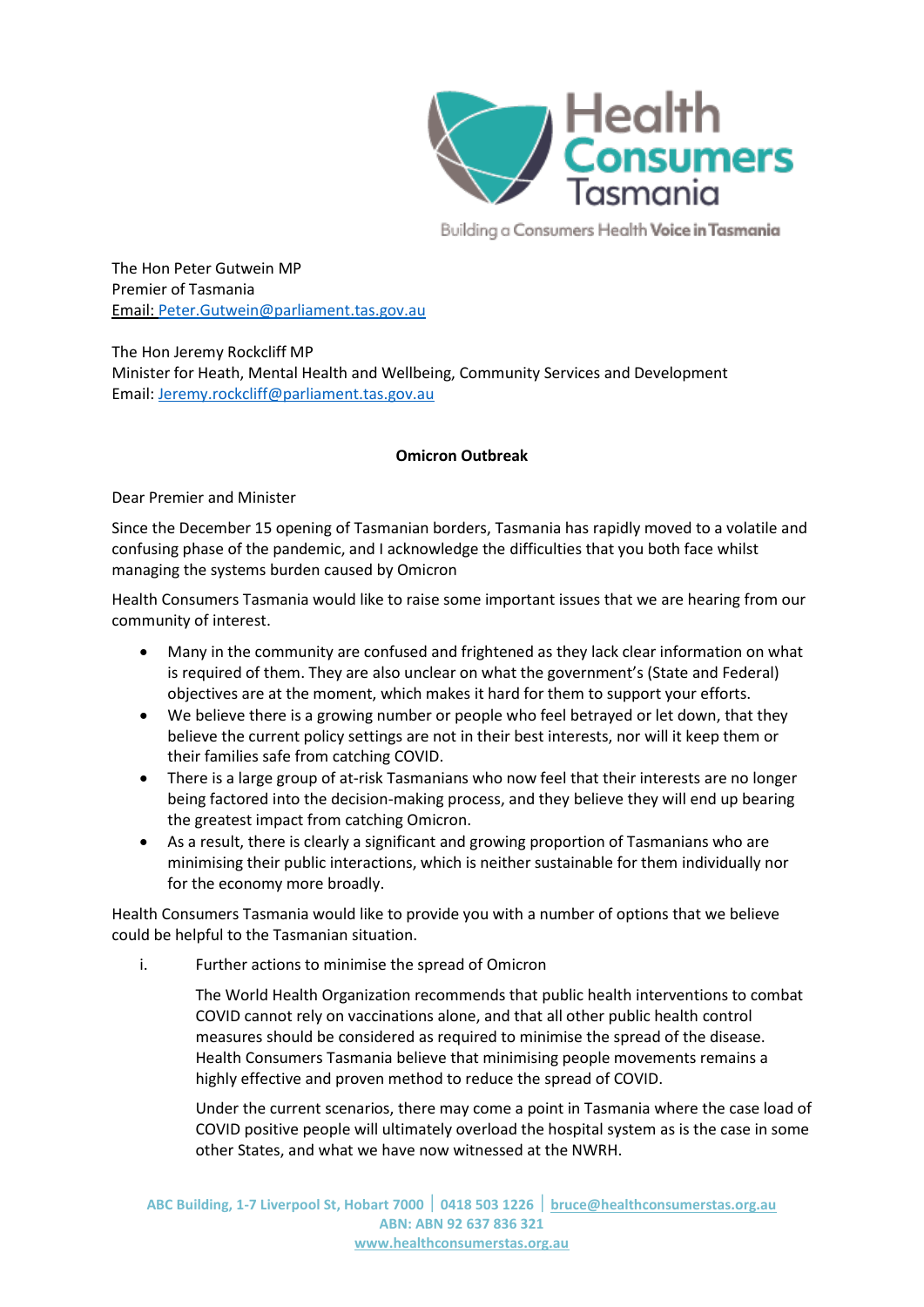Tasmanians waiting for elective surgeries and those on the outpatient lists should not be required to pay the price for the Omicron outbreak in Tasmania by facing further delays. Health Consumers Tasmania would like to see greater public health controls aimed to reduce the spread of COVID in place before the Government chooses to cancel these vital services.

Recommendation: The Government gives serious consideration to either

- place further restrictions on people's movement (density limits etc) before caseloads impact on the hospital system, elective surgeries and outpatient services, and
- a snap lockdown to enable the State to get ahead of the virus be considered as a possible necessary intervention if required.

## ii. Rule changes

The constant rule changes are counter-intuitive to keeping Tasmanians safe and the link between the current policy framework and public health advice is less clear now than at any previous time during the pandemic.

Tasmanians don't understand the rationale of changing the close contact definition from 15 minutes to 4 hours for a variant that is more contagious – whilst the economic rationale for this change is clear, the health implications are not so clear. We note that the definition of close contact defined by the CDNA National Guidelines for Public health Units still defines a close contact as 15 minutes.

Many Tasmanians are worried that the rule change to allow essential workers of close contacts to forego isolation and return to work will ultimately accelerate the Omicron spread. This is particularly concerning for those in vulnerable settings – aged care, home community care and the disability sector, for example, this rule change will not address the trust that people have in accepting someone into their home and may have the unintended consequence that carers will be less likely to access available support for fear on bringing COVID into the home.

The Government ceasing to report high risk locations is a concern for many in the community and has undermined previous public educational efforts to track and trace, the use of the QR code and reduces the ability for people to self-manage and better prepare for COVID.

Recommendation: Consider reinstating the publication of high-risk sites so people can be better informed and better manage their health care.

Recommendation: Given Tasmanians age and health profile, we suspect that 'living with COVID' in Tasmania may require tighter definitions for close contacts and essential worker exemptions than what is used nationally. It would be wise to move away from changing close contact definitions as a strategy to prevent workforce disruptions.

### iii. Testing

We acknowledge that your government is making RAT tests free to those who are required by Public Health to use them, and they will now be posted to those in regional areas – this is a good thing.

Also, given the validity of a RAT test is not the same as a PCR test and should only be used if a person is COVID symptomatic as they are not designed to pick up COVID in asymptomatic people – this is not well understood within the community.